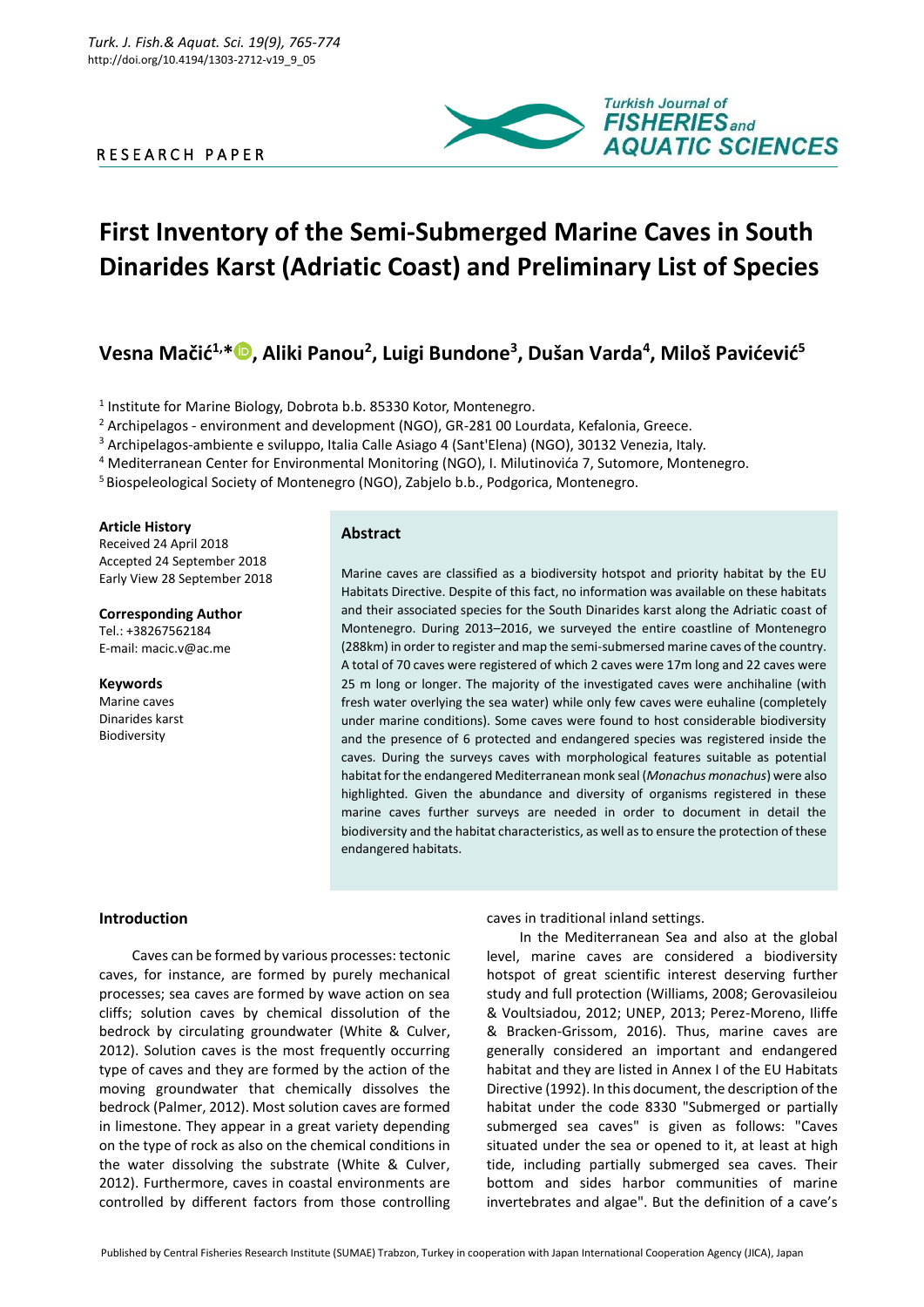dimensions, the inclination of its main channel and other parameters are not described in the above document. In other documents, various classifications of speleological objects have been made using speleomorphological and speleohydrogeological criteria (Garašić, 1991; Onorato, Denitto & Belmonte, 1999; Official Gazette No. 62/13). Usually, speleological objects are defined as those cavities in the earth's crust in which a man can be physically present but, according to the definition of the Union Internationale de Speleologie (UIS), caves must be more than 10 m long (Garašić, 1991). In other countries, some other definitions of a marine cave exist but, in summary, a general definition for marine caves does not exist.

Habitats and communities in caves vary considerably depending on several factors. Main habitat types in the submerged karst, characteristic of the Eastern (mainly Croatian) part of the Adriatic Sea, are anchihaline caves, sea caves, cold sea caves, pits with bathyal elements, *vruljas* (submarine springs), karst estuaries, submerged river canyons, submerged tuffa barriers, marine lakes, and bare karst in the sea (Bakran-Petricioli & Petricioli, 2008). In the Croatian part of the Adriatic, the marine caves and their environment have been thoroughly studied in terms of biology and morphology as also as a valuable archive of the evidence of sea level changes (Garašić, 1991; -Pijevac, Benac, Kovačić & Kirinčić, 2001; Bakran-Petricioli *et al.,* 2007; Surić, Lončarić & Lončar, 2010; Radolović, Bakran-Petricioli, Petricioli, Surić & Perica, 2015). Unfortunately, only few such studies exist for the Montenegrin and Albanian coasts (Belmonte, Constantini, Moscatello, Denitto & Shkurtaj, 2006; Mačić, 2014; Mačić, Panou, Bundone & Varda, 2015; RAC SPA 2016).

The aims of this paper are: (1) to summarize our data on coastal caves along the coast of Montenegro (South Dinaric karst) and (2) to provide a baseline for future detailed research of these endangered and protected habitats.

#### **Materials and Methods**

#### **Study Area**

Over two-thirds of Montenegro's territory including the coastline belongs to the karst of the South Dinarides (Radulovic & Radulovic, 1997, Radović, 1964). The Montenegrin coastline (288 km) consists of a great variety of rocks including carbonates, flysch and volcanics (Antonijević, Pavić & Karović, 1969, Pikelj & Juračić, 2013). Eusebio, Bordin, Jarre and Minciotti, (2005) carried out topographic and hydrogeological studies in 4 marine caves inside the Boka Kotorska Bay (caves Sopot, Spilja, Gurdić and Ljuta). On the other hand, Milanović (2007) classified these 4 caves as deep siphonal karstic springs, thus, karstic springs with a large discharge and significant discharge fluctuation. Based on this feature, and although they do have an underground connection to the sea, they are not considered typical marine caves. The rest of the karstic coastline of the country had never been surveyed and there was a complete lack of knowledge about these specific habitats.

#### **Collection and Analysis of Data**

The survey of the Montenegrin coast was carried out in the period 2013-2016 and we registered all semisubmersed caves with an entrance at sea level (Figure 1). Based on the definition of the caves in the former national Law on Nature Protection (Official Gazette No. 51/08) we surveyed all naturally formed holes longer than 5 meters with an entrance partially above sea level where a person can enter. Marine caves with an entrance under the sea surface were not considered within the framework of this work. Whenever a marine cave with an entrance visible above sea level was noted it was carefully entered by snorkeling or diving. For all registered caves, the following basic data were noted: number and name of the location, date of survey, geographic coordinates (Garmin 76), dimensions in meters (measured with a Leica Disto DXT LASER measure), exposition, morphological characteristics and photographic documentation of typical living organisms inside the cave. We used a non-destructive photographic method despite its limitations for the proper species identification because it is highly recommended for protected and sensitive habitats such as marine caves (Bianchi *et al.,* 2004; Dimarchopoulou, Gerovasileiou & Voultsiadou, 2018). With respect to the biodiversity particular attention was given to rare, endangered or endemic organisms (such as some algae, corals, bats, etc.), but also to potentially suitable resting and pupping caves (i.e. with a beach inside) for the endangered Mediterranean monk seal (*Monachus monachus*).

During the post-processing of the data, all locations were mapped by Quantum GIS software (2013). We divided the caves into two groups not only because of their geographical positions along the coast, but also because of their different geological characteristics. The "Northern group" is located in limestone sediments, while in the "Southern group" only one cave (Valdanos) is in limestone while the other caves are in flysch deposits. Cave dimensions are under constant changes because of the erosion and other processes. Despite of this fact, and in order to provide a baseline for further monitoring (and hopefully achievement of good ecological status) a part of our work was focused on the measurements of physical characteristics.

#### **Results**

In the surveyed area, we registered a total of 70 semi-submerged caves, of which 2 were 17m long and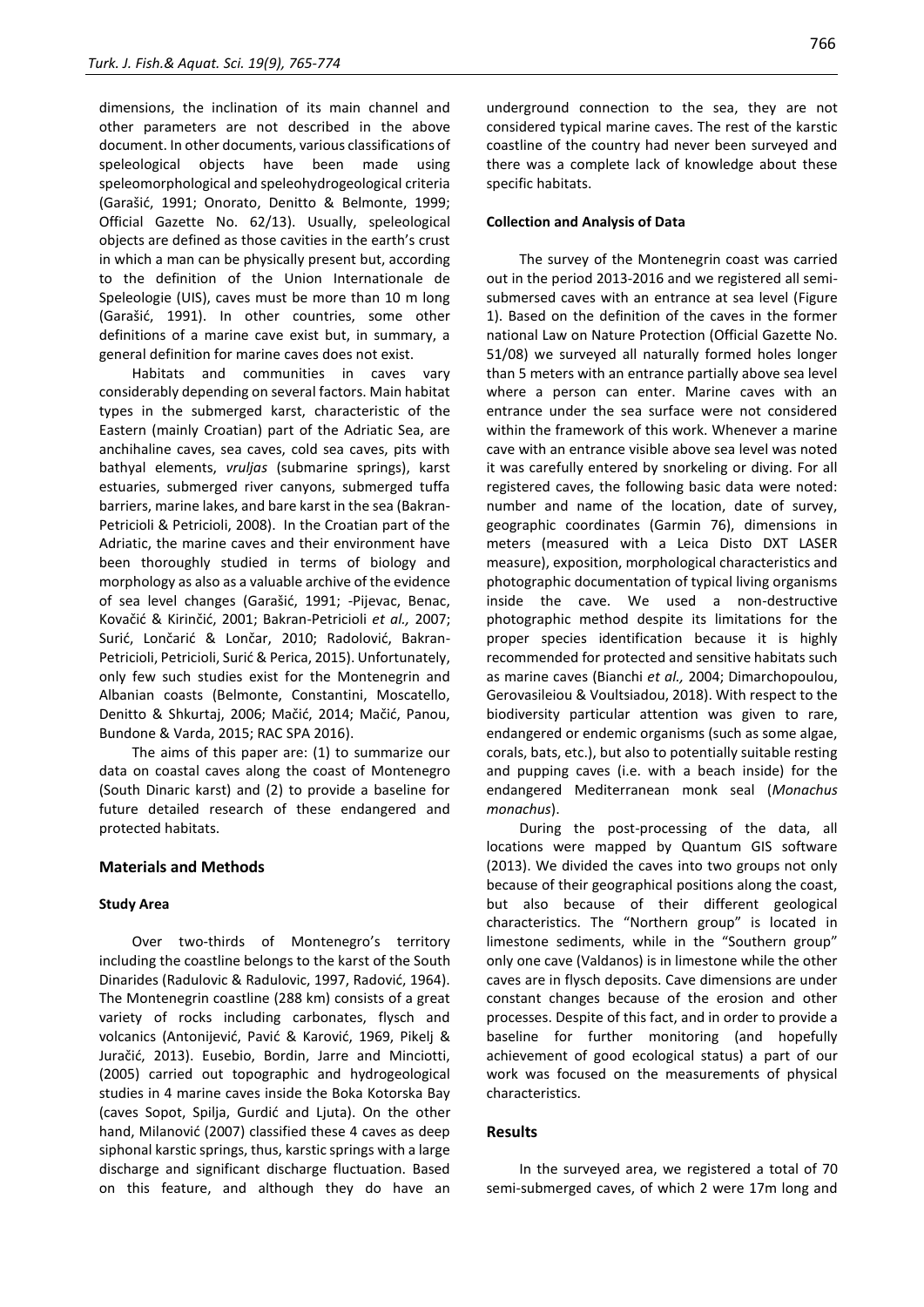

**Figure. 1.** Area of survey (caves of 17 m or longer are marked with numbers) 1. Franštica, 2. Plava špilja, 3. Niska, 4. Mala gora, 5. Tijesna luka, 6. Oblatno, 7. Trašte, 8. Bigova, 9. Krekavica, 10. Vrančeva sika, 11. Valdanos, 12. Kraljeve skalice 1, 13. Kraljeve skalice 2, 14. Kraljeve skalice 3, 15. Pinješ 3, 16. Pinješ 4, 17. Ženska (Sumporna) (Pinješ 5), 18. El Kaminova (Pinješ 6), 19. Pinješ 7, 20. Pinješ 8, 21. Pinješ 9, 22. Pinješ 12, 23. Pinješ 16.

21 caves were 25 m or longer. In the northern part of the Montenegrin coast, a total of 9 caves longer than 25 m were recorded (Northern group of caves) while 11 caves longer than 25m were registered in the southern part of the country (Southern Group of caves) (Figure 1).

Most of these caves have a simple structure (i.e. only one chamber) and in only 6 caves we found two or more entrances (Table 1). A small pebble or sandy beach was registered in the back of ten caves. It is noteworthy to mention that, in the majority of the surveyed caves, there is an inflow of fresh water at the surface, while marine water remains at the bottom. Thus, these caves can be classified as anchihaline caves (Sket, 2012) while only few caves were euhaline (completely under marine conditions). In several caves, cave rock formations (mostly flowstone) were registered and photographed (Figure 2A, B). Furthermore, fossils of *Pecten* sp. that lived in the middle Miocene were found in cave Pinješ16 (Ulcinj) (Figure 2C).

The species observed in the 23 caves of 17 m or longer are presented in Table 1. In total, 73 species were recorded: 1 Mammalia, 10 Pisces, 2 Tunicata, 4 Bryozoa, 8 Echinodermata, 6 Crustacea, 7 Mollusca, 5 Annelida, 6 Cnidaria, 12 Porifera, 9 Rodophyta and 3 Chlorophyta.

In the "Northern group of caves", the Plava špilja (Blue Cave) is the best-known marine cave in the South Dinarides. This cave is 60 m long and 46 m wide and has two entrances(Table 2). Inside the cave, there is a single chamber, with a height of 25 m above sea level. On the vertical walls close to the entrances many sessile organisms were registered (Table 1), especially in the western part of the cave. The most abundant were various species of sponges (*Petrosia ficiformis, Spirastrella cunctatrix, Clathrina clathrus, Ircinia*  *variabile* and *Phorbas tenacior)*, the cnidaria *Leptopsammia pruvoti* and bryozoa *Myriapora truncata.*

In the same inlet, close to the Plava špilja cave, we found two more interesting caves, but only in the Niska cave, a large population of the protected bat species *Miniopterus schreibersii* was found (as well as in Bigova cave located further to the south). Furthermore, because of the beach in the back of both the Niska cave and the Oblatno cave we marked these caves as a potential coastal habitat for monk seals, as well as the Valdanos cave and the El Kamino cave in the southern group of caves.

The largest cave in the northern part of Montenegro's coast is the Krekavica cave (Table 2), located in the future Marine Protected Area of Platamuni (RAC SPA, 2016). The entrance of the cave is at the bottom of a very high cliff with south exposure. The vertical walls are overgrown by an immense quantity and diversity of organisms (Table 1). Some of them are*: Madracis pharensis, Leptopsammia pruvoti, Adeonella calveri, Myriapora truncata, Reteporella grimaldii, Petrosia ficiformis, Sarcotragus foetidus, Haliclona mucosa, Stenopus spinosus,* etc (RAC-SPA, 2016). In terms of biodiversity, this is by far the richest cave along the Montenegrin coast (Figure 3) and deserves special attention both in terms of research and protection.

In the southern group of caves, we registered 13 coastal caves longer than 25 m (Figure 1). Twelve caves were situated close to the town of Ulcinj, which is a very crowded area during the summer months. Nine of these caves are characterized by a single chamber (Figure 1, numbers 12-15, 19-23). They were between 25 and 65 m long and, in most cases, very narrow (1.5-2.9 m wide;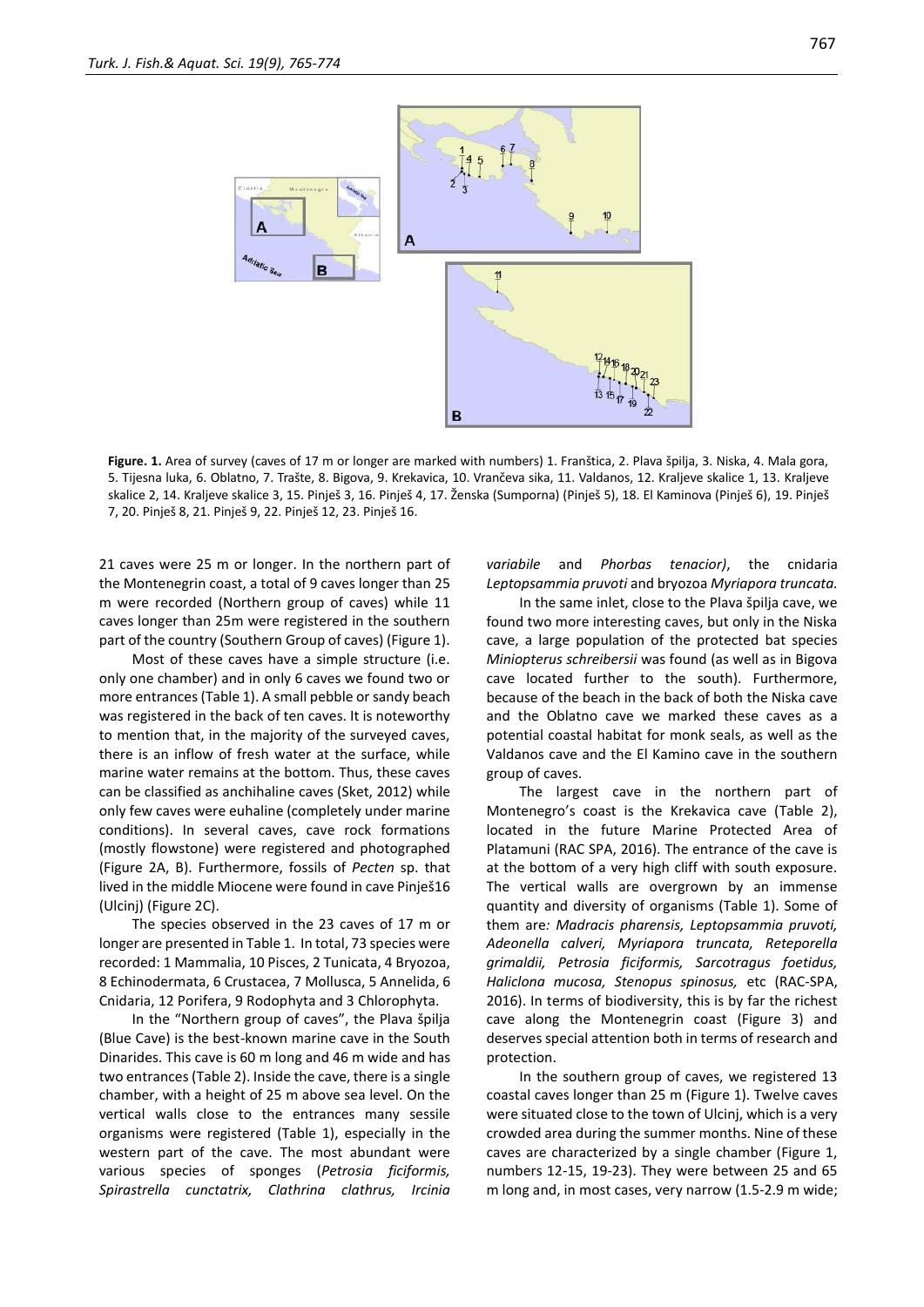**Table 1.** Species recorded in the interior of 23 caves throughout the study area. Locations are: 1. Plava špilja, 2. Niska, 3. Mala gora, 4. Franštica 5. Tijesna luka, 6. Oblatno, 7. Trašte cave, 8. Bigova, 9. Krekavica, 10. Vrančeva sika, 11. Valdanos, 12. Kraljeve skalice 1, 13. Kraljeve skalice 2, 14. Kraljeve skalice 3, 15. Pinješ 3, 16. Pinješ 4, 17. Ženska (Sumporna) (Pinješ 5), 18. El Kaminova (Pinješ 6), 19. Pinješ 7 (nudist, 20. Pinješ 8, 21. Pinješ 9, 22. Pinješ 12, 23. Pinješ 16

|                            |              |              |              |              |              |              |              |              |              | Cave's numbers (for cave's names see Figure 1) |                |              |                |              |              |               |              |                |                |              |                |              |              |
|----------------------------|--------------|--------------|--------------|--------------|--------------|--------------|--------------|--------------|--------------|------------------------------------------------|----------------|--------------|----------------|--------------|--------------|---------------|--------------|----------------|----------------|--------------|----------------|--------------|--------------|
| Species                    |              | $\sim$       | ന            |              | LO           | 6            |              | $\infty$     | თ            | $\overline{a}$                                 | $\overline{1}$ | $\mathbf{a}$ | $\mathfrak{u}$ | 4            | 15           | $\frac{9}{2}$ | H            | $\frac{8}{10}$ | $\overline{a}$ | 20           | $\overline{z}$ | 22           | 23           |
| Chlorophyta                |              |              |              |              |              |              |              |              |              |                                                |                |              |                |              |              |               |              |                |                |              |                |              |              |
| Anadyomene stellata        |              |              |              |              |              |              |              |              | 1            |                                                |                |              |                |              |              |               |              |                |                |              |                |              |              |
| Flabellia petiolata        |              |              |              |              |              |              |              |              | $\mathbf{1}$ | $\mathbf{1}$                                   |                |              | $\mathbf 1$    |              |              |               |              |                |                |              |                |              |              |
| Palmophyllum crassum       | $1\,$        | $1\,$        |              | 1            | 1            |              |              | $\mathbf{1}$ | $\mathbf{1}$ |                                                |                |              |                |              |              |               |              |                |                |              |                |              |              |
| Rhodophyta                 |              |              |              |              |              |              |              |              |              |                                                |                |              |                |              |              |               |              |                |                |              |                |              |              |
| Corallina elongata         | $1\,$        | $\mathbf 1$  | $\mathbf{1}$ | 1            | $\mathbf{1}$ |              | 1            |              | 1            | 1                                              | $\mathbf{1}$   |              | $\mathbf{1}$   | 1            |              |               | 1            | $1\,$          |                |              | $\mathbf{1}$   |              | $\mathbf{1}$ |
| Hildenbrandia rubra        | $\mathbf{1}$ | $\mathbf{1}$ | $\mathbf 1$  | $\mathbf{1}$ | $\mathbf{1}$ |              |              |              | $\mathbf{1}$ | $\mathbf{1}$                                   |                |              |                |              |              |               |              |                |                |              |                |              |              |
| Lithophyllum sp.           | $\mathbf{1}$ | $\mathbf 1$  | $\mathbf 1$  | $\mathbf 1$  |              | $\mathbf 1$  | 1            | $\mathbf 1$  | $\mathbf{1}$ | $\mathbf{1}$                                   |                |              | $\mathbf 1$    |              |              |               | $\mathbf 1$  |                |                |              |                |              |              |
| Mesophyllum alternans      |              |              |              | $\mathbf{1}$ | $\mathbf{1}$ |              | $\mathbf 1$  |              |              |                                                |                |              |                |              |              |               |              |                |                |              |                |              |              |
| Osmundaria volubilis       |              |              |              |              |              |              |              |              | 1            |                                                |                |              |                |              |              |               |              |                |                |              |                |              |              |
| Peyssonnelia rosamarina    |              |              |              |              |              |              |              |              | $\mathbf 1$  |                                                |                |              |                |              |              |               |              |                |                |              |                |              |              |
| Peyssonnelia rubra         | $\mathbf{1}$ | $\mathbf 1$  | $\mathbf 1$  | $\mathbf{1}$ | $\mathbf{1}$ | $\mathbf{1}$ | $\mathbf{1}$ | $\mathbf{1}$ | $\mathbf{1}$ | 1                                              | $\mathbf 1$    |              | $\mathbf{1}$   | $\mathbf{1}$ |              |               | 1            | $1\,$          |                |              |                |              |              |
| Peyssonnnelia squamaria    |              | $\mathbf 1$  |              |              |              |              |              | $\mathbf{1}$ | $\mathbf 1$  |                                                |                |              |                |              |              |               |              |                |                |              |                |              |              |
| Sphaerococcus              |              |              |              |              |              |              |              |              |              |                                                |                |              |                |              |              |               |              |                |                |              |                |              |              |
| coronopifolius             |              | $\mathbf 1$  | $\mathbf{1}$ | $\mathbf 1$  | $\mathbf{1}$ | $\mathbf{1}$ | $\mathbf{1}$ | $\mathbf{1}$ |              |                                                |                |              |                |              |              |               |              |                |                |              |                |              |              |
| Porifera                   |              |              |              |              |              |              |              |              |              |                                                |                |              |                |              |              |               |              |                |                |              |                |              |              |
| Agelas oroides             | $\mathbf 1$  | $\mathbf{1}$ | $\mathbf{1}$ | $\mathbf{1}$ | $\mathbf{1}$ |              |              |              | $\mathbf{1}$ |                                                |                |              |                |              |              |               |              |                |                |              |                |              |              |
| Chondrosia reniformis      |              |              |              |              |              | $\mathbf 1$  | 1            |              |              |                                                |                |              |                |              |              |               |              |                |                |              |                |              |              |
| Clathrina clathrus         |              |              |              |              | $\mathbf{1}$ |              | $\mathbf{1}$ |              | 1            |                                                |                |              |                |              |              |               |              |                |                |              |                |              |              |
| Cliona celata              |              |              |              |              |              |              |              |              |              |                                                |                |              | $\mathbf 1$    | $\mathbf{1}$ |              |               |              |                |                |              |                |              |              |
| Cliona sp.                 | $\mathbf 1$  |              |              | $\mathbf{1}$ | $\mathbf{1}$ | $\mathbf{1}$ |              |              | $\mathbf{1}$ | $\mathbf{1}$                                   |                | $\mathbf{1}$ | $\mathbf{1}$   | $\mathbf{1}$ |              |               | $\mathbf{1}$ | $\mathbf{1}$   | $\mathbf{1}$   |              |                |              | $\mathbf{1}$ |
| Haliclona mucosa           | $\mathbf 1$  | $\mathbf{1}$ |              |              |              |              |              |              | 1            |                                                |                |              |                |              |              |               |              |                |                |              |                |              |              |
| Ircinia oros               | $\mathbf 1$  | $\mathbf{1}$ |              |              | $\mathbf{1}$ | $\mathbf{1}$ |              |              | $\mathbf{1}$ | $\mathbf{1}$                                   |                |              |                |              |              |               |              |                |                |              |                |              |              |
| Ircinia variabilis         | $\mathbf 1$  |              |              |              |              |              |              |              |              |                                                |                | $\mathbf{1}$ |                |              |              |               |              |                |                |              |                |              |              |
| Petrosia ficiformis        | $\mathbf 1$  | $\mathbf{1}$ | $\mathbf 1$  | $\mathbf 1$  | $1\,$        | $\mathbf{1}$ | 1            | $\mathbf{1}$ | 1            | $\mathbf 1$                                    |                |              |                |              |              |               |              |                |                |              |                |              |              |
| Phorbas tenacior           | $\mathbf{1}$ | $\mathbf{1}$ | $\mathbf 1$  |              | $\mathbf 1$  |              | $\mathbf 1$  |              | $\mathbf{1}$ | $\mathbf{1}$                                   |                |              |                |              |              |               |              |                |                |              |                |              |              |
| Sarcotragus foetidus       | $\mathbf 1$  |              |              |              | 1            |              |              |              | 1            |                                                |                |              |                |              |              |               |              |                |                |              |                |              |              |
| Spirastrella cunctatrix    | $\mathbf 1$  | $\mathbf 1$  | $\mathbf{1}$ | $\mathbf{1}$ | $\mathbf 1$  | $\mathbf{1}$ | $\mathbf{1}$ |              | $\mathbf{1}$ | $\mathbf{1}$                                   | $1\,$          |              |                |              |              |               |              |                |                |              |                |              |              |
| Cnidaria                   |              |              |              |              |              |              |              |              |              |                                                |                |              |                |              |              |               |              |                |                |              |                |              |              |
| Actinia cari               |              |              |              |              |              |              |              |              |              |                                                |                |              | 1              | 1            |              |               |              | $\mathbf{1}$   |                |              |                |              |              |
| Actinia equina             |              |              |              |              |              | $\mathbf{1}$ | $\mathbf{1}$ |              | $\mathbf{1}$ | $\mathbf{1}$                                   | $\mathbf 1$    |              | $\mathbf 1$    | $\mathbf 1$  |              | $\mathbf{1}$  | $\mathbf{1}$ | $\mathbf{1}$   | $\mathbf{1}$   | 1            | $\mathbf{1}$   | 1            | 1            |
| Madracis pharensis         | $\mathbf 1$  | $\mathbf{1}$ |              |              | $1\,$        |              |              |              | 1            |                                                |                |              |                |              |              |               |              |                |                |              |                |              |              |
| Leptopsammia pruvoti       | $\mathbf 1$  |              |              | 1            | $\mathbf{1}$ |              |              |              | 1            |                                                |                |              |                |              |              |               |              |                |                |              |                |              |              |
| Parazoanthus axinellae     |              |              |              |              |              |              |              |              | $\mathbf 1$  |                                                |                |              |                |              |              |               |              |                |                |              |                |              |              |
| Polycyathus muellerae      |              |              |              |              |              |              |              |              | $\mathbf{1}$ |                                                |                |              |                |              |              |               |              |                |                |              |                |              |              |
| Annelida                   |              |              |              |              |              |              |              |              |              |                                                |                |              |                |              |              |               |              |                |                |              |                |              |              |
| <b>Bonellia viridis</b>    |              |              |              |              | $1\,$        |              |              |              |              |                                                |                |              |                |              |              |               |              |                |                |              |                |              |              |
| Filograna sp.              |              |              | $\mathbf{1}$ | $\mathbf 1$  |              |              |              |              | 1            |                                                |                |              |                |              |              |               |              |                |                |              |                |              |              |
| Hermodice carunculata      |              |              |              |              | $\mathbf{1}$ |              |              |              | $\mathbf{1}$ | $\mathbf{1}$                                   |                |              |                |              |              |               |              |                |                |              |                |              |              |
| Protula sp.                | $1\,$        | $\mathbf{1}$ | $\mathbf{1}$ | $\mathbf{1}$ | $\mathbf{1}$ | $\mathbf{1}$ | 1            | $\mathbf{1}$ | $\mathbf 1$  | $\mathbf{1}$                                   |                |              | 1              | 1            | 1            | $\mathbf{1}$  | 1            | $\mathbf{1}$   | $\mathbf{1}$   |              |                |              |              |
| Serpula vermicularis       | $\mathbf{1}$ | $\mathbf 1$  |              | 1            | $\mathbf 1$  | $\mathbf 1$  |              |              | 1            | $\mathbf 1$                                    |                |              | $\mathbf{1}$   | $\mathbf 1$  |              |               | $\mathbf 1$  |                |                |              |                |              |              |
| Bryozoa                    |              |              |              |              |              |              |              |              |              |                                                |                |              |                |              |              |               |              |                |                |              |                |              |              |
| Myriapora truncata         |              | $\mathbf 1$  | $\mathbf 1$  | $\mathbf 1$  | $\mathbf 1$  |              |              |              | 1            |                                                |                |              |                |              |              |               |              |                |                |              |                |              |              |
| Reteporella sp.            |              |              |              |              |              |              |              |              | 1            |                                                |                |              |                |              |              |               |              |                |                |              |                |              |              |
| Schizobrachiella sanguinea |              |              |              |              |              |              |              |              | $\mathbf 1$  | $\mathbf{1}$                                   |                |              |                |              |              |               |              |                |                |              |                |              |              |
| Smittina cervicornis       | $\mathbf 1$  |              |              |              | $\mathbf{1}$ |              |              |              | 1            |                                                |                |              |                |              |              |               |              |                |                |              |                |              |              |
| Mollusca                   |              |              |              |              |              |              |              |              |              |                                                |                |              |                |              |              |               |              |                |                |              |                |              |              |
| Clavagella sp.             |              |              |              |              | $\mathbf{1}$ |              |              |              |              |                                                |                |              |                |              |              |               |              |                |                |              |                |              |              |
| Gastrochaena dubia         |              | $\mathbf 1$  |              |              |              | $\mathbf 1$  | $\mathbf{1}$ |              | 1            | $\mathbf{1}$                                   |                |              |                |              |              |               |              |                |                |              |                |              |              |
| Lithophaga lithophaga      | $\mathbf{1}$ | $\mathbf{1}$ | $\mathbf 1$  | $\mathbf{1}$ | $\mathbf{1}$ | $\mathbf{1}$ |              |              | $\mathbf{1}$ | $\mathbf 1$                                    | $\mathbf{1}$   |              |                |              |              |               |              |                |                |              |                |              |              |
| Mytilus galloprovincialis  | $\mathbf 1$  | $\mathbf 1$  | $\mathbf 1$  | $\mathbf 1$  | $\mathbf 1$  |              |              |              | $\mathbf{1}$ |                                                |                |              | $\mathbf{1}$   | $\mathbf{1}$ |              |               |              |                |                |              |                |              |              |
| Patella rustica            | $\mathbf{1}$ |              |              |              |              |              |              | $\mathbf{1}$ |              |                                                |                |              | $\mathbf{1}$   | $\mathbf{1}$ | $\mathbf{1}$ | $\mathbf{1}$  | 1            | $\mathbf{1}$   | 1              | 1            | $\mathbf{1}$   | 1            | 1            |
| Peltodoris atromaculata    |              |              |              |              | $\mathbf{1}$ |              |              |              | 1            |                                                |                |              |                |              |              |               |              |                |                |              |                |              |              |
| Felimare orsinii           |              | $\mathbf 1$  |              |              |              |              |              |              |              |                                                |                |              |                |              |              |               |              |                |                |              |                |              |              |
| Crustacea                  |              |              |              |              |              |              |              |              |              |                                                |                |              |                |              |              |               |              |                |                |              |                |              |              |
| Eriphia verrucosa          |              |              |              |              |              |              |              |              |              |                                                |                |              | $\mathbf{1}$   |              |              |               | $\mathbf 1$  |                |                |              |                |              |              |
| Stenopus spinosus          | $\mathbf{1}$ | $\mathbf{1}$ |              |              |              |              |              |              | $\mathbf{1}$ |                                                |                |              |                |              |              |               |              |                |                |              |                |              |              |
| Cirripedia sp.             | $\mathbf{1}$ | $\mathbf{1}$ | $\mathbf{1}$ | $\mathbf{1}$ | $\mathbf{1}$ |              |              |              |              |                                                |                | $\mathbf 1$  | $\mathbf{1}$   | $\mathbf{1}$ | $\mathbf{1}$ | $\mathbf{1}$  | $\mathbf{1}$ | $\mathbf{1}$   | $\mathbf{1}$   | $\mathbf{1}$ | $\mathbf{1}$   | $\mathbf{1}$ | $\mathbf{1}$ |
| Palaemon serratus          |              |              |              |              |              |              | 1            |              |              |                                                |                | $\mathbf{1}$ | $\mathbf 1$    | $\mathbf 1$  |              |               | $\mathbf 1$  | $\mathbf{1}$   | $\mathbf 1$    |              |                |              |              |
| Dromia personata           |              |              |              |              | $\mathbf{1}$ |              |              |              |              |                                                |                |              |                |              |              |               |              |                |                |              |                |              |              |
| Pachygrapsus marmoratus    |              |              |              |              |              |              |              |              |              |                                                |                | $\mathbf{1}$ | $\mathbf{1}$   | $\mathbf{1}$ |              | $\mathbf{1}$  | $\mathbf{1}$ | $\mathbf{1}$   |                |              | $\mathbf{1}$   |              |              |
| Echinodermata              |              |              |              |              |              |              |              |              |              |                                                |                |              |                |              |              |               |              |                |                |              |                |              |              |
| Arbacia lixula             | $1\,$        | $1\,$        | $\mathbf 1$  |              | $\mathbf{1}$ | $\mathbf{1}$ |              | $\mathbf{1}$ | $\mathbf{1}$ | 1                                              | $\mathbf{1}$   | $\mathbf{1}$ |                |              |              |               | $\mathbf 1$  |                |                |              |                |              |              |
| Hacelia attenuata          | $\mathbf 1$  |              | $\mathbf 1$  |              | $\mathbf 1$  |              |              |              | 1            |                                                |                |              |                |              |              |               |              |                |                |              |                |              |              |
| Holothuria tubulosa        | $\mathbf{1}$ | $\mathbf{1}$ |              |              |              | $\mathbf{1}$ |              |              |              | 1                                              | $\mathbf{1}$   |              |                |              |              |               |              |                |                |              |                |              |              |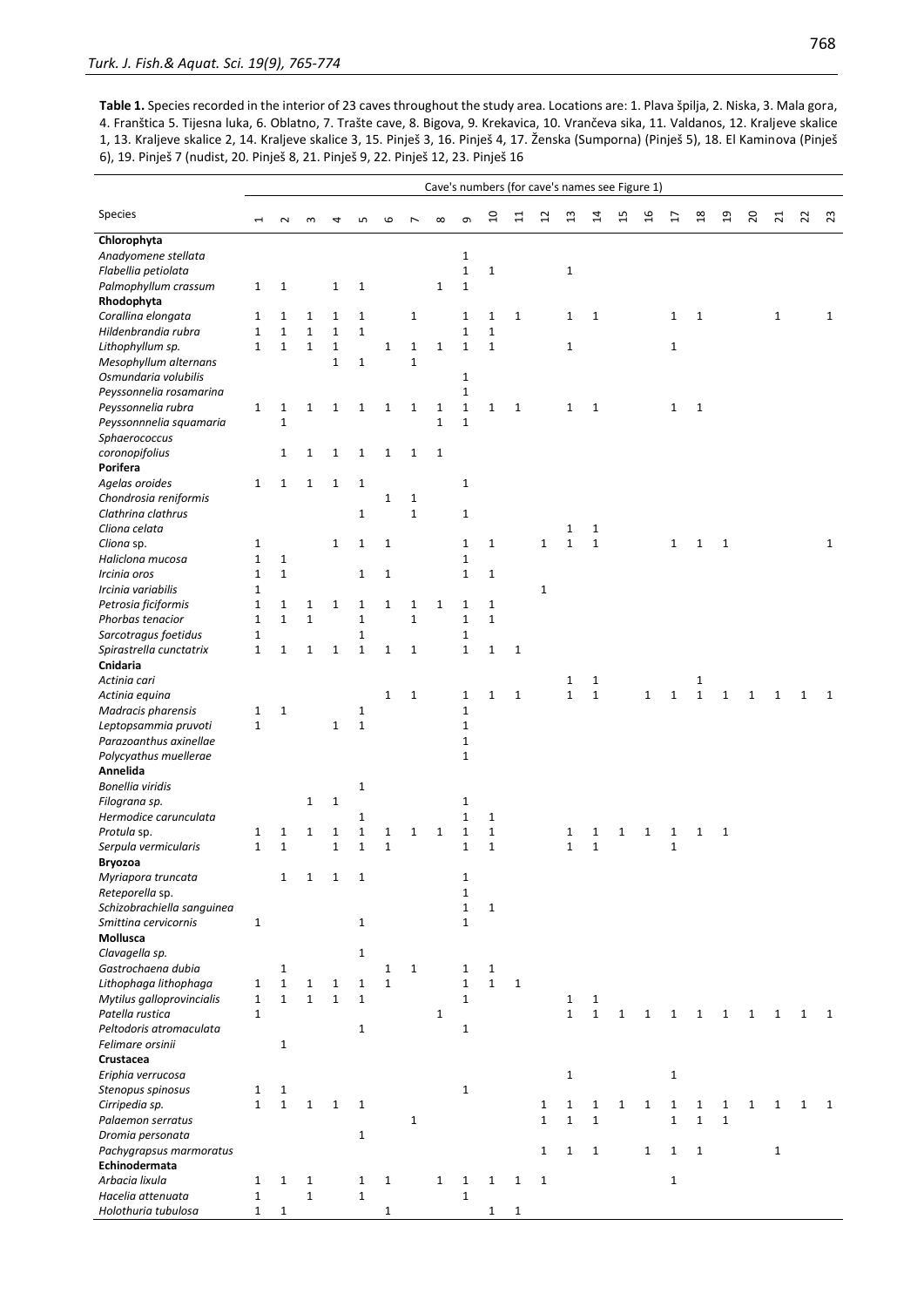| <b>Table 1 Continued</b>  |    |    |              |    |              |    |    |    |    |    |  |    |    |   |   |    |    |   |   |   |
|---------------------------|----|----|--------------|----|--------------|----|----|----|----|----|--|----|----|---|---|----|----|---|---|---|
| Holothuria (Platyperona)  |    |    |              |    |              |    |    |    |    |    |  |    |    |   |   |    |    |   |   |   |
| sanctori                  | 1  |    |              |    |              |    |    |    |    |    |  |    |    |   |   |    |    |   |   |   |
| Ophioderma longicauda     | 1  |    |              |    |              |    |    |    |    |    |  |    |    |   |   |    |    |   |   |   |
| Marthasterias glacialis   |    |    |              |    |              |    |    |    |    |    |  |    |    |   |   |    |    |   |   |   |
| Coscinasterias tenuispina | 1  |    |              |    |              |    |    |    |    |    |  |    |    |   |   |    |    |   |   |   |
| Sphaerechinus granularis  |    |    |              |    |              |    |    |    |    |    |  |    |    |   |   |    |    |   |   |   |
| <b>Tunicata</b>           |    |    |              |    |              |    |    |    |    |    |  |    |    |   |   |    |    |   |   |   |
| Halocynthia papillosa     |    | 1  |              |    |              |    |    |    |    | 1  |  |    |    |   |   | 1  |    |   |   |   |
| Microcosmus sp.           | 1  |    |              |    |              |    |    |    | 1  |    |  |    |    |   |   |    |    |   |   |   |
| <b>Pisces</b>             |    |    |              |    |              |    |    |    |    |    |  |    |    |   |   |    |    |   |   |   |
| Apogon imberbis           |    |    |              |    |              |    |    |    |    | 1  |  | 1  |    |   |   |    |    |   |   |   |
| Coris julis               |    |    | $\mathbf{1}$ |    |              |    |    |    |    |    |  |    |    |   |   |    |    |   |   |   |
| Microlipophrys nigriceps  |    |    |              |    | 1            |    |    |    |    |    |  |    |    |   |   | 1  |    |   |   |   |
| Mugil cephalus            |    |    |              |    |              |    |    |    |    |    |  |    |    |   |   |    |    |   |   |   |
| Mullus barbatus           | 1  | 1  |              |    |              |    |    |    | 1  |    |  | 1  | 1  |   |   |    |    |   |   |   |
| Muraena helena            |    |    |              |    |              |    |    |    |    |    |  |    |    |   |   |    |    |   |   |   |
| Scorpaena notata          |    |    | $\mathbf{1}$ |    | $\mathbf{1}$ |    |    | 1  |    |    |  |    |    |   |   |    |    |   |   |   |
| Serranus cabrilla         | 1  |    |              |    |              |    |    |    |    |    |  |    |    |   |   |    | 1  |   |   |   |
| Serranus scriba           | 1  |    |              |    |              |    | 1  |    |    |    |  |    |    |   |   |    |    |   |   |   |
| Thorogobius ephippiatus   |    |    |              |    |              |    |    |    |    |    |  |    |    |   |   |    |    |   |   |   |
| Mammalia                  |    |    |              |    |              |    |    |    |    |    |  |    |    |   |   |    |    |   |   |   |
| Miniopterus schreibersii  |    |    |              |    |              |    |    |    |    |    |  |    |    |   |   |    |    |   |   |   |
| <b>TOTAL</b>              | 37 | 33 | 20           | 23 | 35           | 15 | 15 | 11 | 48 | 24 |  | 19 | 15 | 3 | 5 | 18 | 13 | 6 | 5 | 5 |

**Table 2.** Physical characteristics of the 23 semi-submersed marine caves in the study area

| Cave Name            | Exposition | <b>Entrance Above the</b>          | Length | Depth at the        | <b>Notes</b>                                                            |  |  |  |  |  |
|----------------------|------------|------------------------------------|--------|---------------------|-------------------------------------------------------------------------|--|--|--|--|--|
|                      |            | Sea [wide x high(m)]               |        | Entrance            |                                                                         |  |  |  |  |  |
| Franštica            | W          | $15 \times 12$                     | 30     | 3                   |                                                                         |  |  |  |  |  |
| Plava špilja         | SW         | 11 x 3.5                           | 60     | 6                   | Two entrances                                                           |  |  |  |  |  |
|                      | W          | 6 x 2                              |        |                     |                                                                         |  |  |  |  |  |
|                      |            |                                    |        |                     | After the entrance the cave is curved on the right side. In the back    |  |  |  |  |  |
| Niska cave           | <b>SW</b>  | $4 \times 1$                       | 50     | 3                   | there is a beach 10m long and 8m wide with a slope of 40°. After this   |  |  |  |  |  |
|                      |            |                                    |        |                     | slope the beach has a horizontal part about 2-3m wide.                  |  |  |  |  |  |
| Mala gora            | <b>NW</b>  | 7 x 6                              | 17     | $\overline{2}$      |                                                                         |  |  |  |  |  |
|                      |            |                                    |        |                     | Cave is with 2 semi-submersed channels and one underwater channel       |  |  |  |  |  |
| Tijesna luka         | <b>SE</b>  | 5x8                                | 30     | 4                   | 19m long which started at 4m depth and ended with a small air           |  |  |  |  |  |
|                      |            |                                    |        |                     | chamber.                                                                |  |  |  |  |  |
| Oblatno              | <b>SE</b>  | $10 \times 3$                      |        | 4                   | Small sandy beach. 1,5 m long and 4 m wide.                             |  |  |  |  |  |
| Trašte               | S          | $10 \times 5$                      | 25     | 6                   | Cave had 2 channels but because of new infrastructure it is destroyed.  |  |  |  |  |  |
| Bigova cave          | W          | $2 \times 2$                       | 25     | $\overline{2}$      | Small pebble beach 1,5m x 1m.                                           |  |  |  |  |  |
|                      |            |                                    |        |                     | Underwater, on the right side there is a part of the vertical rock      |  |  |  |  |  |
| Krekavica cave       | S          | $20 \times 33$                     |        | 30                  | creating division so that you can enter the cave also from this smaller |  |  |  |  |  |
|                      |            |                                    |        |                     | hole.                                                                   |  |  |  |  |  |
|                      | S          | 6 x 7                              |        | 4                   | There are 3 entrances and small beach inside the cave but close to      |  |  |  |  |  |
| Vrančeva sika        | W          | $4 \times 1$                       | 30     | 0.5                 | beach with sharp rocks, seems like crashed recently.                    |  |  |  |  |  |
|                      | W          | 3x5                                |        | 3                   |                                                                         |  |  |  |  |  |
|                      |            |                                    |        |                     | The first room is ending with a pebble beach 4m long. Close to the      |  |  |  |  |  |
| Valdanos cave        | W          | $4 \times 7$                       | 17     | 3                   | ending of this first room there is a passage to the second, rounded     |  |  |  |  |  |
|                      |            |                                    |        |                     | room. In this, second room there is also a small pebble beach, 5m long  |  |  |  |  |  |
|                      |            |                                    |        |                     | and there is an underwater passage to the open sea.                     |  |  |  |  |  |
| Kraljeve skalice 1   | S          | $2.9 \times 2.6$                   | 57     | 3                   |                                                                         |  |  |  |  |  |
| Kraljive skalice 2   | S          | $1.7 \times 6$<br>5x7              | 65     | $\mathbf{1}$        |                                                                         |  |  |  |  |  |
| Kraljeve skalice 3   | S          | $1.8 \times 2$                     | 44     | $\overline{2}$      |                                                                         |  |  |  |  |  |
| Pinješ 3             | S          |                                    | 30     | $\mathbf{1}$        |                                                                         |  |  |  |  |  |
| Pinješ <sub>4</sub>  | SW<br>S    | $3.4 \times 3.3$<br>$1 \times 2.5$ | 37     | 0.5<br>$\mathbf{1}$ |                                                                         |  |  |  |  |  |
|                      |            |                                    |        |                     | Strong smell of sulphur. Some of the channels leading to the interior   |  |  |  |  |  |
| Sumporna             | S          | $1,5 \times 1,3$                   | 42     | 3                   | are connected towards the cave's interior so that the cave has nine     |  |  |  |  |  |
| (Ženska) cave        |            |                                    |        |                     | entrances.                                                              |  |  |  |  |  |
|                      |            |                                    |        |                     |                                                                         |  |  |  |  |  |
| El Kaminova cave     | S          | $8 \times 2$                       | 85     | $\overline{2}$      | Strong smell of sulphur. Two semi-submersed entrances and hole on       |  |  |  |  |  |
| Pinješ <sub>7</sub>  | S          | $1.5 \times 2.2$ .                 | 25     | 2                   | the ceiling                                                             |  |  |  |  |  |
| Pinješ 8             | S          | $1.8 \times 0.8$                   | 29     | $\mathbf 1$         |                                                                         |  |  |  |  |  |
| Pinješ 9             | S          | $1.8 \times 5.4$                   | 36     | $\mathbf 1$         |                                                                         |  |  |  |  |  |
| Pinješ <sub>12</sub> | S          | $3.5 \times 2.2$                   | 29     | $\mathbf 1$         |                                                                         |  |  |  |  |  |
| Pinješ 16            | S          | 1.2 x. 1.2                         | 36     | $\mathbf{1}$        |                                                                         |  |  |  |  |  |
|                      |            |                                    |        |                     |                                                                         |  |  |  |  |  |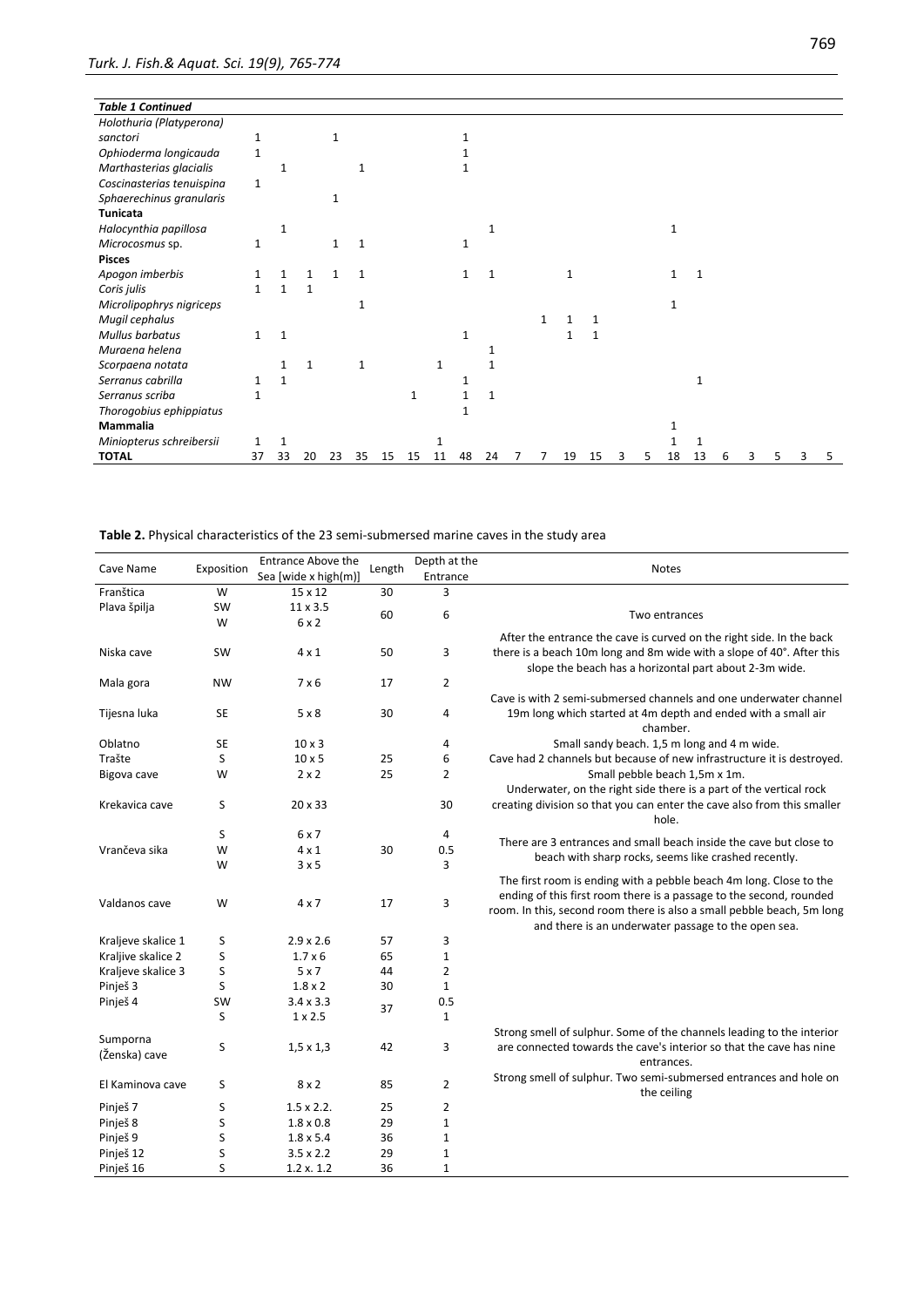

**Figure 2.** Flowstone in Trašte Cave (A) flowstone in Mala gora Cave (B) and fossil of *Pecten* sp. from the middle Miocene in Pinješ 16 Cave (Ulcinj) (C).

only one cave is 5 m wide), with a depth at the entrance of 0.5 to 3 m. In the majority of caves, a sandy or pebble beach of various dimensions and an inflow of fresh water were registered. Although it seemed that there is no disturbance caused by tourists inside the caves, pollution was evident, especially on the caves' beaches where a huge quantity of marine litter was present, mostly plastic.

The Ženska Cave (Ladies' Cave) or the Sumporna Cave (Sulfurous Cave) is a very interesting and wellknown cave (Fig. 4). We found a total of nine entrances. Some of the channels led directly to the interior and others were connected to each other. In this cave and also in the El Kaminova Cave nearby there were bat populations (*Miniopterus schreibersii*) with numerous individuals (Figure 3), while marine life was quite scarce (Table 1). These caves are characterized by a strong smell of sulfur, particularly the Ženska cave.

#### **Discussion**

Our survey is the first inventory of semi-submerged marine caves in the South Dinarides karst, along the Montenegrin coast. Therefore, our effort was concentrated on providing an accurate inventory and the topography of these caves. In summary, we registered a total of 70 caves of which 2 caves are 17m long and 21 caves are 25m or longer (Fig. 1).

The Ženska cave (Figure 4), nearby the namesake beach, is very well known because of the spring of sulfurous water. It has been visited by women from the town of Ulcinj and elsewhere since old times because of the medical properties of its sulfurous water. The first instance of popularizing this site was the book of Dr. Jovan Kujačić about Ulcinj as a SPA resort, published in 1932. The first scientific research on this sulfurous water was conducted by Italian scientists back in 1925 and





**Figure 3.** Different communities in caves: (A) *Madracis pharensis* and various *Porifera* in Krekavica cave, (B) *Palaemon serratus* in El Kaminova cave, (C) *Actinia equine* in Pinješ 8, (D) *Miniopterus schreibersii* in Ženska cave.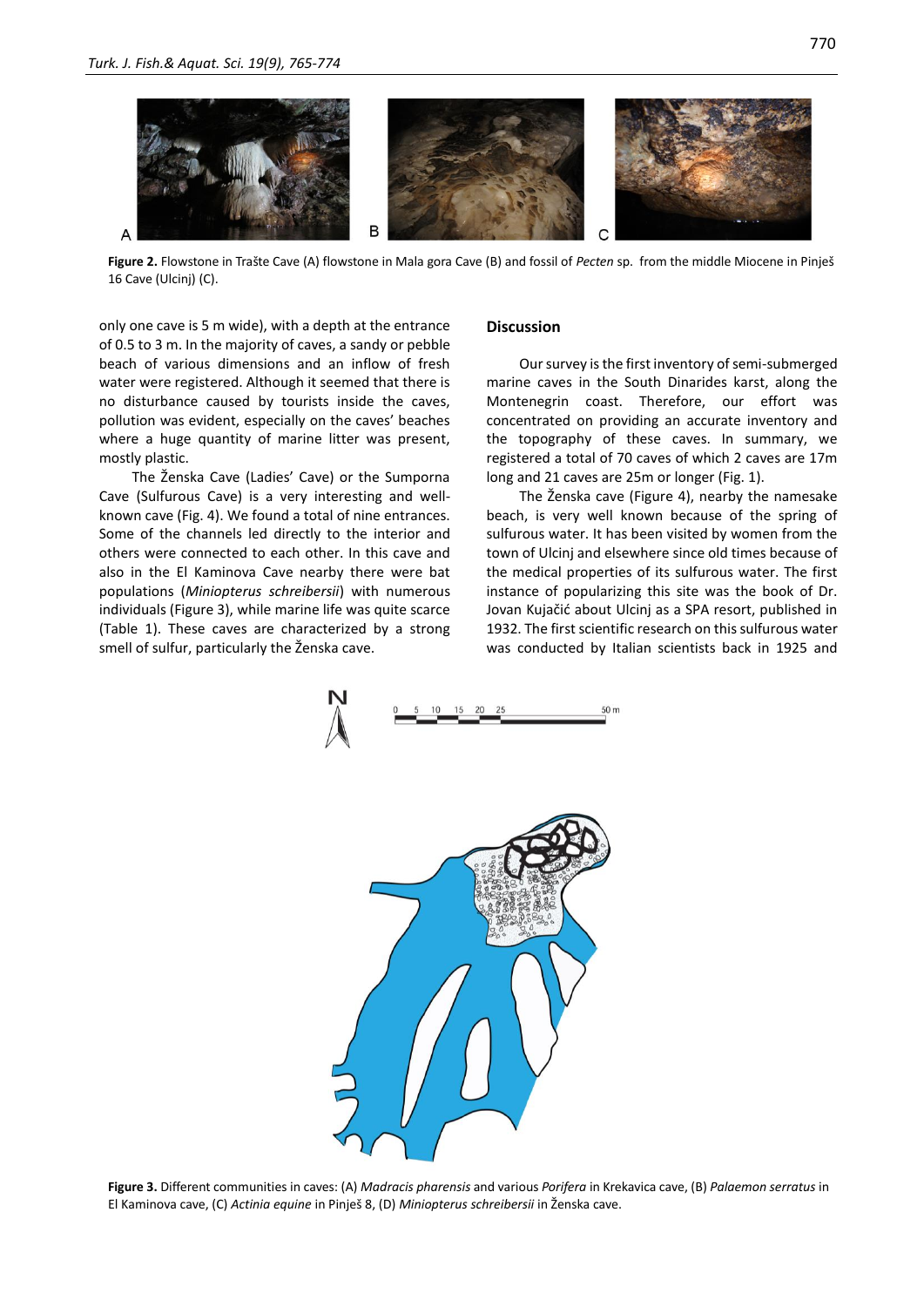later by the Russian scientist Ščererbakov who compared the sulfurous mineral water springs of Ulcinj with the famous springs in Aachen, Germany (Karamanaga, 2015). Unfortunately, this natural potential has not been adequately studied or utilized so far and a more detailed study of marine life in it is not available.

Furthermore, in the Southern group of caves we registered a fossil of *Pecten sp.* For the area of Ulcinj (south of Montenegro), Vinassa de Regny (1902) was the first to publish data on sediments of the Eocene flysch, and the middle Miocene lithothamnium limestones and sands. He also recorded many fossils of molluscs (*Pecten* sp. and *Ostrea* sp.), the crustacean *Balanus spongicola*  and one fossil shark tooth of *Odontaspis* sp. (Vinassa de Regny, 1902; Ćulafić, 2012).

Among the various types of marine caves, Peres and Picard (1964) recognized the biocenosis of semidark caves and the biocenosis of caves and ducts in total darkness. Nevertheless, various studies have shown that there are transitions between these biocenoses as a result of the varying morphology of the caves and of multiple and interactive ecological processes (Benedetti-Cecchi, Airoldi, Abbiati & Cinelli, 1996, Bussoti, Terlizzi, Fraschetti, Belmonte & Boero, 2006; Bakran-Petricioli *et al.,* 2007; Radolović *et al.,* 2015; Gerovasileiou *et al.,* 2015). With respect to the zonation inside the surveyed caves and the availability of light, most of them can be classified as semi-dark caves.

According to Bakran-Petricioli (2016), they belong to the biocenosis of mediolittoral caves. We registered a great variety of biocenoses, associations and facies of which some of the most common are mediolittoral caves with *Hildenbrandia rubra*, mediolittoral caves with *Peyssonnelia sp*. and *Palmophyllum crassum*, infralittoral caves with *Parazoanthus axinellae,*  infralittoral caves with *Reteporella spp.* and *Madracis spp.,* infralittoral caves with various species of *Porifera* (Figure 3), and typically on the very back of the caves dominant facies was with various species of serpulides or in few cases it looks like typical "empty quarter" (Morri & Nike Bianchi 2003). Species richness, biological cover and biomass in the surveyed caves tend to decrease towards the inner parts of the caves, and this fact is in line with records from other parts of the Mediterranean (Harmelin, Vacelet & Vasseur, 1985; Knittweis, Chevaldonne, Ereskovsky, Schembri & Borg, 2015; Bakran-Petricioli *et al.,* 2007; Dimarchopoulou *et al.,* 2018). Caves in the northern group are deeper than those in southern group and characterized by more diverse semi-dark biocenoses and higher biological coverage, especially at the entrances to the caves. Most of the caves, and especially those in southern group are exposed to the south and because of that under the direct impact of strong south wind and waves. As indicated by Morri and Nike Bianchi (2003) very intensive hydrodynamism is causing impoverishment of cave biocenosis and most probably this is the main



771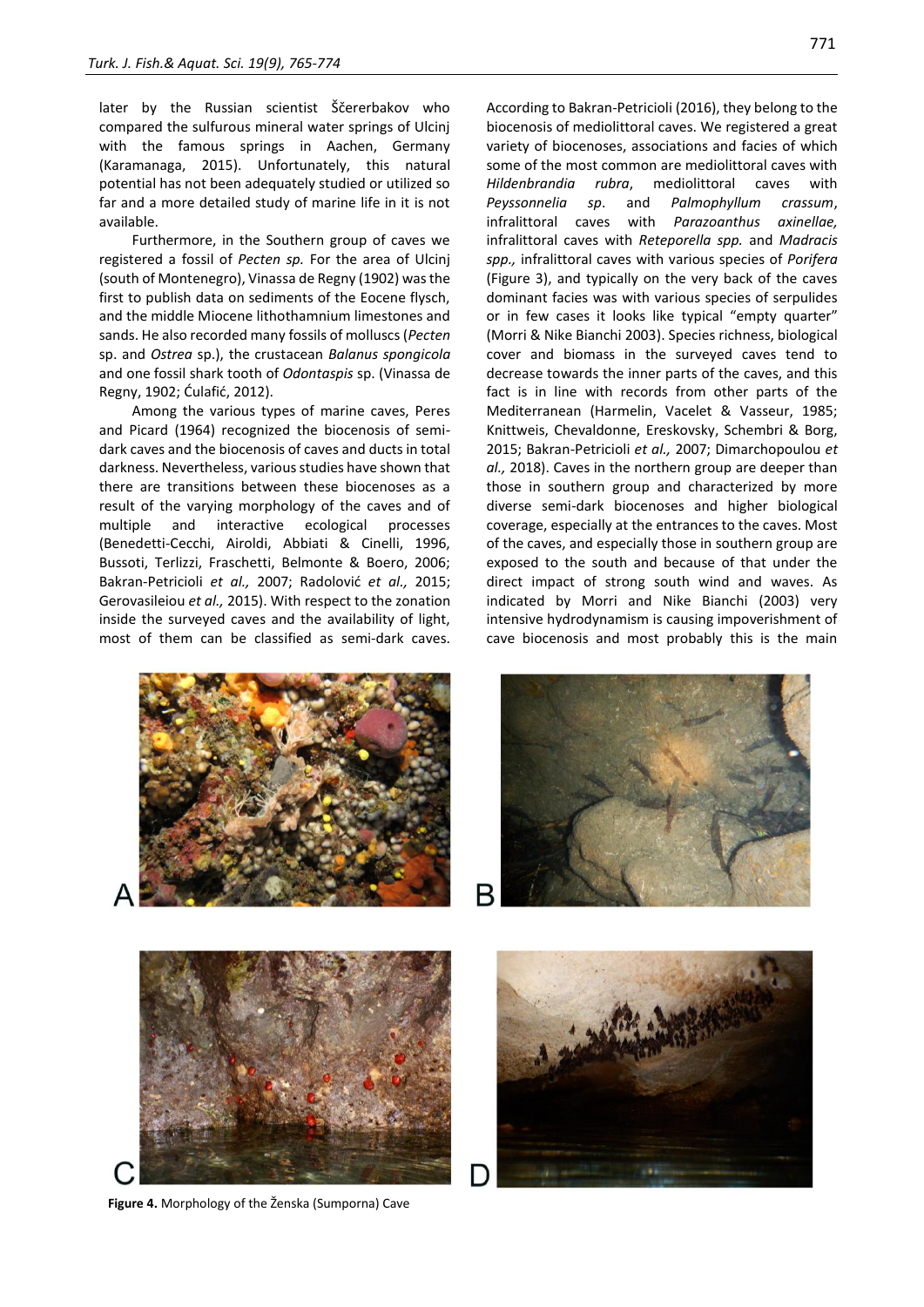factor causing diversity between the surveyed northern and southern groups of caves.

Although the precise characterization of the biodiversity and of communities inside the caves is foreseen as a future step in research, we present here a preliminary list of the species registered during our surveys (Table 1). As expected, most of the species are sessile and the dominant group was Porifera, followed by Rhodophyta macroalgae. An exception is *Palaemon serratus* (common prawn) (Figure 3) that was found in small groups mostly in the caves of the Southern group of caves. Another non-sessile species common in caves – although mostly in the Northern group of caves – is the cardinal fish *Apogon imberbis*. This is in agreement with the findings of Bussoti and Guidetti (2009) who reported *Apogon imberbis* to be by far the most common fish species recorded both at the entrances and inside the caves. The species of mobile fauna with the highest numbers of individuals was the bat *Miniopterus schreibersii* (Figure 3) that was present in large groups in three caves of the Northern group (Plava špilja, Niska and Bigova) and in small groups in two caves of the Southern group (Ženska and El Kaminova). We should stress here the fact that the bat population in the Plava špilja (Blue cave) in 2014 was much more abundant before the tourist season in May 2014 than during high season in August 2014. A large number of people frequently visit Plava špilja during the summer months, when numerous tourist boats bring visitor groups into the cave for swimming and enjoying the intense blue color of the seawater. The noise caused by boats and humans may have a negative impact not only on marine organisms but also on the population of the protected bat species *Miniopterus schreibersi* living inside the cave. This bat species is protected by the national Law on Protected Species (Official Gazette No. 76/06) and also by the Bonn and Bern Conventions (1979) and by the Eurobats Agreement (1991). Furthermore, it is also included in Annexes II and IV of the EU Habitats Directive (1992). Hutson et al. (2008) reported disturbance caused by tourism in caves along with the loss of underground habitats and pesticide use as the most relevant threats for this species. Therefore, appropriate monitoring and conservation measures should be implemented here as soon as possible.

Apart from the bat species mentioned above we registered 5 more marine protected species: *Madracis pharensis* (CITES Convention 1990; Aronson, Bruckner, Moore, Precht & Weil, 2008), *Lithophaga lithophaga, Centrostephanus longispinus* (EU Habitats Directive 92/43; Barcelona Convention 1976; Official Gazette No. 76, 2006), *Holothuria tubulosa* and *Holothuria sanctori* (Official Gazette No. 76, 2006). Here we should underline again that the list of organisms given in Table 1 is only a start for a full inventory of marine cave biodiversity in Montenegro. The most common species listed in Table 1 are at the same time the more conspicuous species usually easily determined on the pictures. Further, more detailed research on cave biodiversity will obviously provide more precise information, especially on many more species of smaller dimensions, and will provide a basis for future monitoring (Dimarchopoulou *et al.,* 2018).

Taking into account the rapid urbanization and various increasing anthropogenic activities along the coast, our inventory of the coastal cave habitats will hopefully contribute to the implementation of appropriate conservation measures for this specific, rare and endangered habitat along with its protected species. In particular, we should mention here the Trašte cave (Tables 1, 2) in the central part of the bay of Trašte. Strong vibration from construction works above the cave forced us to stop the detailed survey for safety reasons, since above this cave the construction of a vast tourist complex with a new marina was ongoing in 2014. Unfortunately, the following year, the entrance to this cave was blocked because of the newly constructed beach and we can state that this cave does not exist any more. It is the obvious example why protection of these endangered habitats should be ensured as soon as possible. This applies in particular to caves under acute threat from increasing human activities such as the Plava špilja, the Ženska cave and the caves with particularly high biodiversity such as the Krekavica cave. More detailed data need to be collected in order to pay more scientific attention to this issue, hopefully to be followed by the monitoring and protection of these endangered and protected habitats.

#### **Acknowledgement**

The authors wish to thank Jugopetrol AD, Montenegro which financed this project by decision of its former directors Mr. J. Geroulanos and Mr. A. Triantopoulos. We are grateful to Martin Đaković from the Geological Survey of Montenegro, Podgorica, for his assistance with geological terminology.

#### **References**

- Antonijević, R., Pavić, A., & Karović, J. (1969). Osnovna geološka karta SFRJ 1:100000, list Kotor, K34-50 [Basic Geological map of SFRY 1:100000, Kotor sheet *–* in Croatian]. -Geološki zavod, Zagreb, Savezni geološki zavod, Beograd.
- Arko-Pijevac, M., Benac, Č., Kovačić, M., & Kirinčić, M. (2001). A submarine cave at the island of Krk (North Adriatic Sea). *Natura Croatica, 10*(3), 163-184.
- Aronson, R., Bruckner, A., Moore, J., Precht, B., & Weil, E. (2008). *Madracis pharensis* The IUCN Red List of Threatened Species. Retrived from http://dx.doi.org/10.2305/Iucn. UK.2008.RLTS.T133135A3593982.en
- Bakran Petricioli, T. (2016). Morska staništa, Priručnik za inventarizaciju i praćenje stanja. Hrvatska agencija za okoliš i prirodu, II izdanje, Denona d.o.o. 170 pp.
- Bakran-Petricioli, T., & Petricioli, D. (2008). Habitats in Submerged Karst of the Eastern Adriatic Coast – Croatian Natural Heritage. *Croatian Medical Journal*, *49*, 455-458.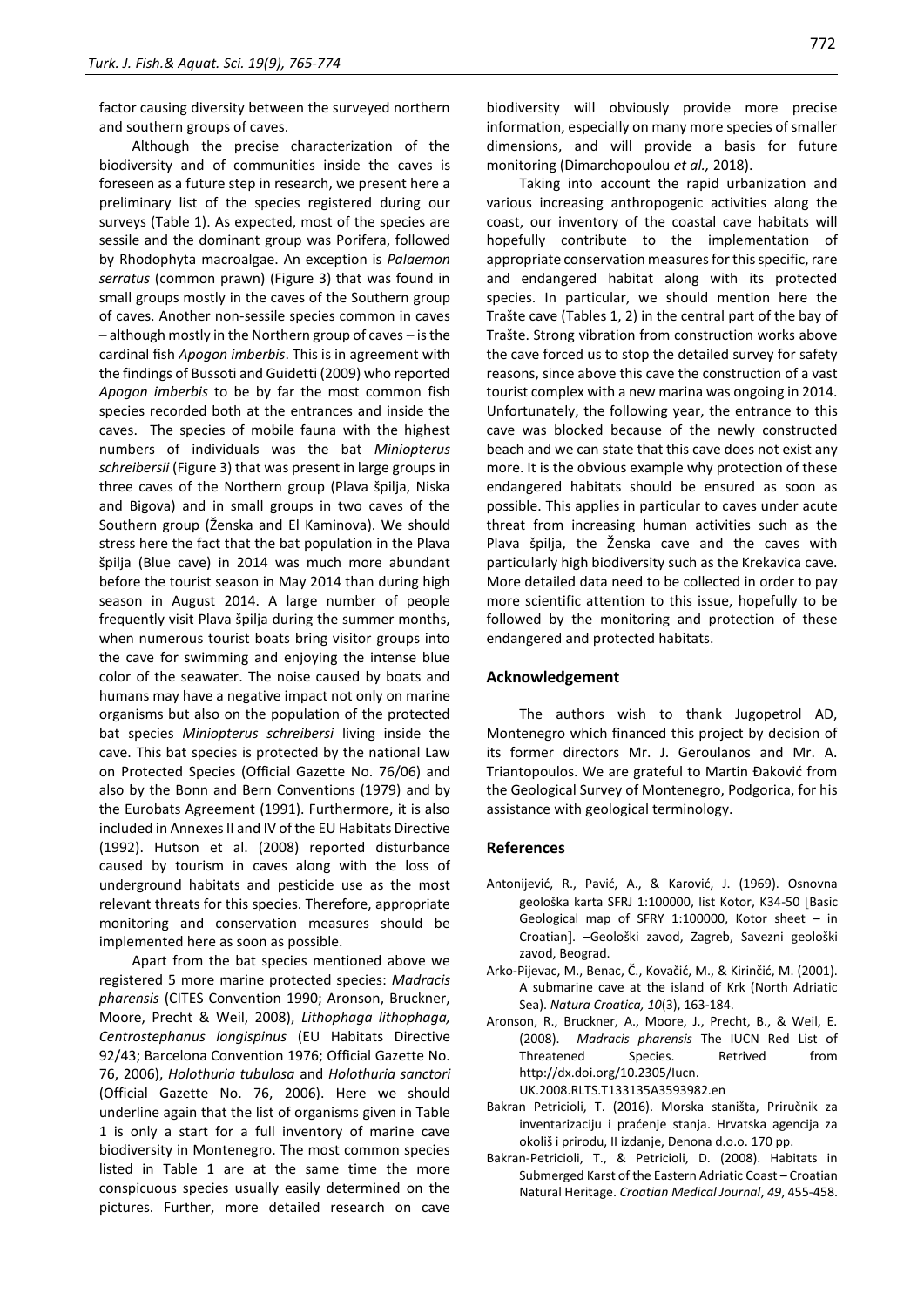- Bakran-Petricioli, T., Vacelet, J., Zibrowius, H., Petricioli, D., Chevaldonne, P., & Rađa T. (2007). New data on the distribution of the 'deep-sea' sponges *Asbestopluma hypogea* and *Oopsacas minuta* in the Mediterranean Sea. *Marine Ecology, 28* (Suppl. 1), 10-23.
- Barcelona Convention. (1976). Convention for the Protection of the Mediterranean Sea Against Pollution (Barcelona Convention). Retrived from http://www.unepmap.org/index.php?module =content2&catid=001001004
- Belmonte, G., Costantini, A., Moscatello, S., Denitto, F., & Shkurtaj, B. (2006). Le grotte sommerse della penisola del Karaburun (Albania): primi dati. *Thalassia Salentina, 29*, 15-28.
- Benedetti-Cecchi, L., Airoldi, L., Abbiati, M., & Cinelli, F. (1996). Exploring the causes of spatial variation in an assemblage of benthic invertebrates from a submarine cave with sulphur springs. *Journal of Experimental Marine Biology and Ecology, 208*, 153–168.
- Bern Convention. (1979). Convention on the conservation of European wildlife and natural habitats. Retrived from http://conventions.coe.int/Treaty/Commun/QueVoulez Vous.asp?
- Bianchi, C.N., Pronzato, R., Cattaneo-Vietti, R., Benedetti-Cecchi, L., Morri, C., Pansini, M., … Bavestrello, G. (2004). Mediterranean marine benthos: A manual of methods for its sampling and study. Hard bottoms*. Biologia Marina Mediterranea*, *11*, 185–215.
- Bonn Convention (The Convention on Migratory Species of Wild Animals), UNEP/EUROBATS. (1991). Agreement on the Conservation of Populations of European Bats. Retrived from the state of the state of the state of the state of the state of the state of the state of the state of the state of the state of the state of the state of the state of the state of the state of the state of http://www.eurobats.org/official\_documents/agreeme nt\_text)
- Bussoti, S., & Guidetti, P. (2009). Mediterranean fish associated with marine caves and rocky cliffs differ? *Estuarine Coastal and Shelf Science, 81* (1), 65-73. http://dx.doi.org/10.1016/j.ecss.2008.09.023
- Bussoti, S., Terlizzi, A., Fraschetti, S., Belmonte, G., & Boero, F. (2006). Spatial and temporal variability of sessile benthos in shallow Mediterranean marine caves. *Marine Ecology Progress Series*, *325*, 109-119.
- CITES Convention. (1990). *Madracis pharensis (Heller, 1868).* Retrived from http://checklist.cites.org/#/en 1990 CITES
- Ćulafić, G. (2012). Catalogue of fossil Moluscs (Mollusca) of Montenegro. Montenegrian Academy of Science and Arts. Podgorica. Catalogues 7. *The Section of Natural Sciences*, *6*, 1- 431.
- Dimarchopoulou D., Gerovasileiou, V., & Voultsiadou, E. (2018). Spatial variability of sessile benthos in a semisubmerged marine cave of a remote Aegean Island (eastern Medieterranean Sea). *Regional Studies in marine Science, 17*, 102-111.
- EU Habitat Directive (92/43/EEC). (1992). Council Directive on the conservation of natural habitats and of wild fauna and flora. Retrived from http://www.central2013.eu/fileadmin/user\_upload/Do wnloads/Document Centre/OP\_Resources/HABITAT\_DI RECTIVE\_92-43-EEC.pdf
- Eurobats Agreement. (1991). Agreement on the Conservation of Populations of European Bats, UNEP/EUROBATS, Retrived from the state of the state of the state of the state of the state of the state of the state of the state of the state of the state of the state of the state of the state of the state of the state of the state of http://www.eurobats.org/official\_documents/agreement\_text
- Eusebio, A., Bordin, R., Jarre, R., & Minciotti, G. (2005). Crna Gora, speleosub in Montenegro. *Speleologia, Rivista*

*Società Speleologica Italiana*, Anno *XXVI*- Giugno 2005, 25-37.

- Garašić, M. (1991) Morphological and hydrogeological classification of speleological structures (caves and pits) in the Croatian karst area. *Geološki Vjesnik*, *44*, 289-300.
- Gerovasileiou, V., & Voultsiadou, E. (2012). Marine caves of the Mediterranean Sea: a sponge biodiversity reservoir within a biodiversity hotspot. *PlosONE*, *7* (7), 1-17. http://dx.doi.org/10.1371/journal.pone.0039873
- Gerovasileiou, V., Chintiroglou, C., Vafidis, D., Koutsoubas, D., Sini, M., Dailianis, T., Issaris, Y., Akritopoulou, E., Dimarchopoulou, D., & Voultsiadou, E. (2015). Census of biodiversity in marine caves of the Eastern Mediterranean Sea. *Mediterranean Marine Science, 16*, 245–265.
- Harmelin, J.G., Vacelet, J., & Vasseur, P. (1985). Les grottes sous-marines obscures: Un milieu extreme et un remarquable biotope refuge. *Tethys*, *11*(3-4), 214-229.
- Hutson, A.M., Aulagnier, S., Benda, P., Karataş, A., Palmeirim, J., & Paunović, M. (2008). *Miniopterus schreibersii*. The IUCN Red List of Threatened Species 2008: Retrived from http://dx.doi.org/10.2305/IUCN.UK.2008.RLTS.T13561A 4160556.en.
- Karamanaga, G. (2015). Treatment with natural factors in Ulcinj region. *2nd International Conference on Public Health Strategies and priorities*, (pp. 26). Vlora, Albania, Abstracts book, 89 pp.
- Knittweis, L., Chevaldonne, P., Ereskovsky, A., Schembri, P.J., & Borg, J.A. (2015). A preliminary survey of marine cave habitats in the Maltese Islands. Xjenza Online-*Journal of the Malta Chamber of Scientists*, *3*, 153-164.
- Mačić, V. (2014). Marine caves in the area of future MPA Platamuni (Montenegrin coast). *Studia Marina, 27*, 19- 30.
- Mačić, V., Panou, A., Bundone, L., & Varda, D. (2015). Contribution to the knowledge of rare and endangered habitats - marine caves (Montenegro, South East Adriatic coast). *Proceedings of the 1st Mediterranean Symposium on the conservation of the dark habitats* (pp. 73-74). Portorož, Slovenia, RAC/SPA publ., Tunis, 92 pp.
- Milanović, S. (2007). Hydrogeological characteristics of some deep siphonal springs in Serbia and Montenegro karst. *Environmental Geology*, *51*, 755–759. http://dx.doi.org/10.1007/s00254-006-0391-1
- Morri, C., & Nike Bianchi, C. (2003). Zonazione biologica in Grotte marine, Cinquant' anni di ricerca in Italia. A cura di: Cicogna F., Nike Bianchi C., Ferrari G., Forti P. Ministero dell' Ambiente e della Tutela del Territorio. Roma 2003, 1-13.
- Official Gazette No. 76/06 (2006). Riješenje o stavljanju pod zaštitu pojedinih biljnih i životinjskih vrsta. Službeni list RCG br. 76/06, od 12. 12. 2006. g.
- Official Gazette No. 51/08 (2008). Zakon o zaštiti prirode. Službeni list RCG br. 51/08 od 22. 08. 2008. g.
- Official Gazette No. 62/13 (2013). Zakon o zaštiti prirode. Službeni list RCG od 31/13 od 31. 12. 2013. g.
- Onorato, R., Denitto, F., & Belmonte, G. (1999). Le grotte marine del Salento: classificazione, localizzazione e descrizione. *Thalassia Salentina*, *23*, 67-116. http://dx.doi.org/10.1285/i15910725v23p67
- Palmer, A.N. (2012). Solution caves in regions of moderate relief. In Culver D. & White W.B. (Eds.), *Encyclopedia of caves*. (pp. 527-535), Elsevier Academic Press, 662 pp.
- Pérès J.M., & Picard J. (1964). Nouveau manuel de bionomie benthique de la Méditerranée. *Rec. Trav. Stat. mar.*